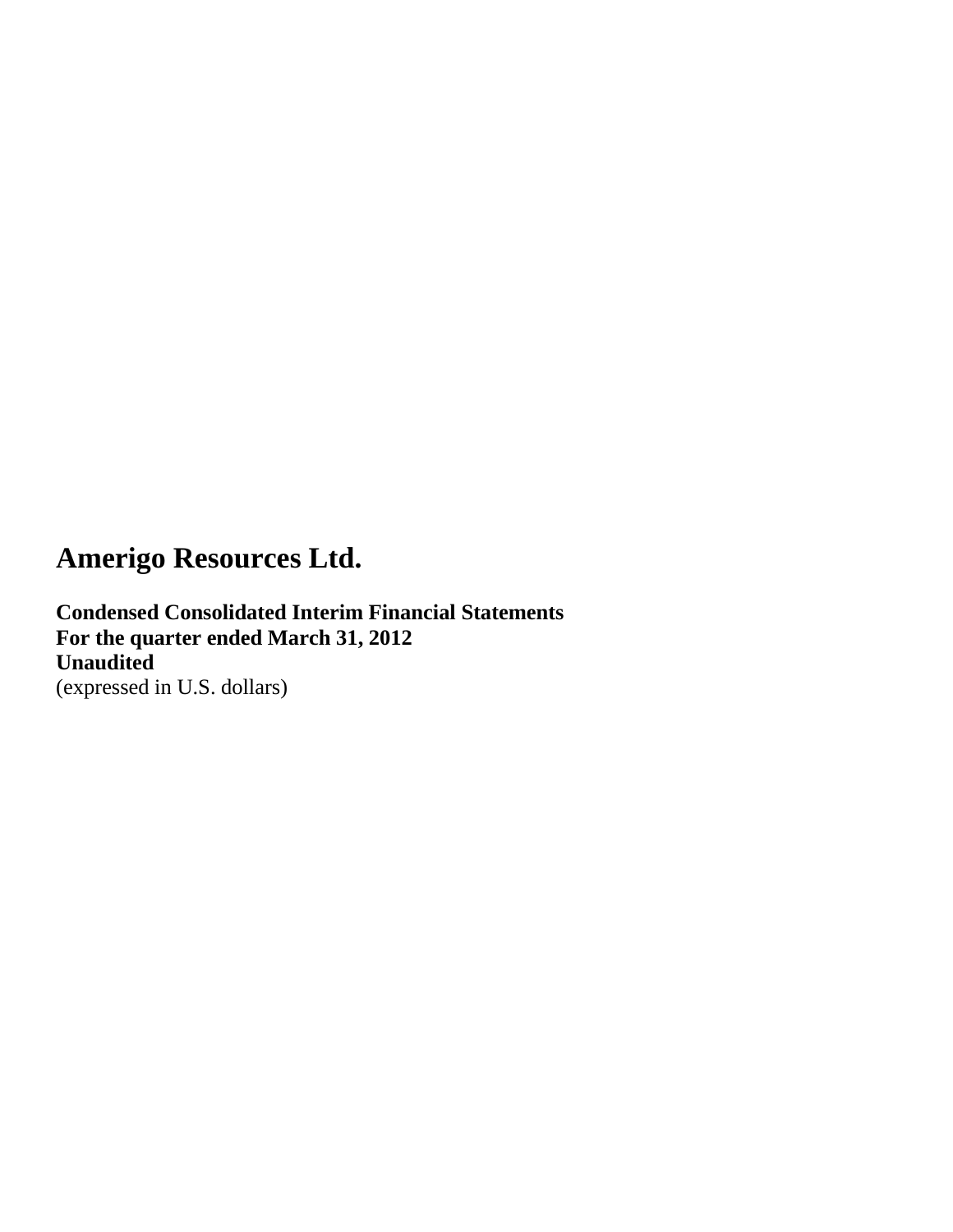Condensed Consolidated Interim Statements of Financial Position - Unaudited

(expressed in U.S. dollars)

|                                                                                                                                                                                 | <b>Notes</b>  | March 31,<br>2012<br>\$                                                   | December 31,<br>2011<br>\$                                               |
|---------------------------------------------------------------------------------------------------------------------------------------------------------------------------------|---------------|---------------------------------------------------------------------------|--------------------------------------------------------------------------|
| <b>Assets</b>                                                                                                                                                                   |               |                                                                           |                                                                          |
| <b>Current assets</b><br>Cash and cash equivalents<br>Trade and other receivables<br>Prepaid expenses<br>Inventories                                                            | 5             | 19,175,705<br>25, 103, 148<br>374,331<br>8,947,565                        | 20,819,467<br>18,885,945<br>380,797<br>9,564,669                         |
|                                                                                                                                                                                 |               | 53,600,749                                                                | 49,650,878                                                               |
| <b>Non-current assets</b><br>Available-for-sale financial assets<br>Property, plant and equipment<br>Intangible assets<br>Other non-current assets                              | 6<br>8<br>9   | 9,596,274<br>150,655,600<br>7,974,729<br>629,319                          | 8,722,744<br>138,638,900<br>7,726,251<br>590,846                         |
| <b>Total assets</b>                                                                                                                                                             |               | 222,456,671                                                               | 205,329,619                                                              |
| <b>Liabilities</b>                                                                                                                                                              |               |                                                                           |                                                                          |
| <b>Current liabilities</b><br>Trade and other payables<br>El Teniente royalties payable<br>Current income tax liabilities<br>Royalties to related parties<br><b>Borrowings</b>  | 7<br>11<br>10 | 23,376,247<br>12,245,869<br>804,365<br>633,932<br>4,067,882<br>41,128,295 | 21,338,603<br>9,523,714<br>667,573<br>646,214<br>3,854,551<br>36,030,655 |
| <b>Non-current liabilities</b><br><b>Borrowings</b><br>Trade and other payables<br>Royalties to related parties<br>Asset retirement obligation<br>Deferred income tax liability | 10<br>11      | 325,767<br>2,897,007<br>4,844,062<br>6,462,464<br>16,596,380              | 764,598<br>2,538,590<br>5, 141, 220<br>6,841,707<br>15,031,235           |
| <b>Total Liabilities</b>                                                                                                                                                        |               | 72,253,975                                                                | 66,348,005                                                               |
| <b>Equity</b><br><b>Share Capital</b><br>Other reserves<br>Retained earnings<br>Accumulated other comprehensive income                                                          | 12            | 77,513,839<br>5,829,146<br>55,830,044<br>11,029,667                       | 77,513,839<br>5,484,972<br>53,519,770<br>2,463,033                       |
| Total equity<br><b>Total equity and liabilities</b>                                                                                                                             |               | 150,202,696<br>222,456,671                                                | 138,981,614<br>205,329,619                                               |
| <b>Subsequent events</b>                                                                                                                                                        | 20            |                                                                           |                                                                          |

The accompanying notes are an integral part of these condensed consolidated interim financial statements.

### **Approved by the Board of Directors**

"Robert Gayton" "Ruston Goepel"

\_\_\_\_\_\_\_\_\_\_\_\_\_\_\_\_\_\_\_\_\_\_\_\_\_\_\_\_\_\_\_\_\_\_\_ Director \_\_\_\_\_\_\_\_\_\_\_\_\_\_\_\_\_\_\_\_\_\_\_\_\_\_\_\_\_\_\_\_\_\_\_ Director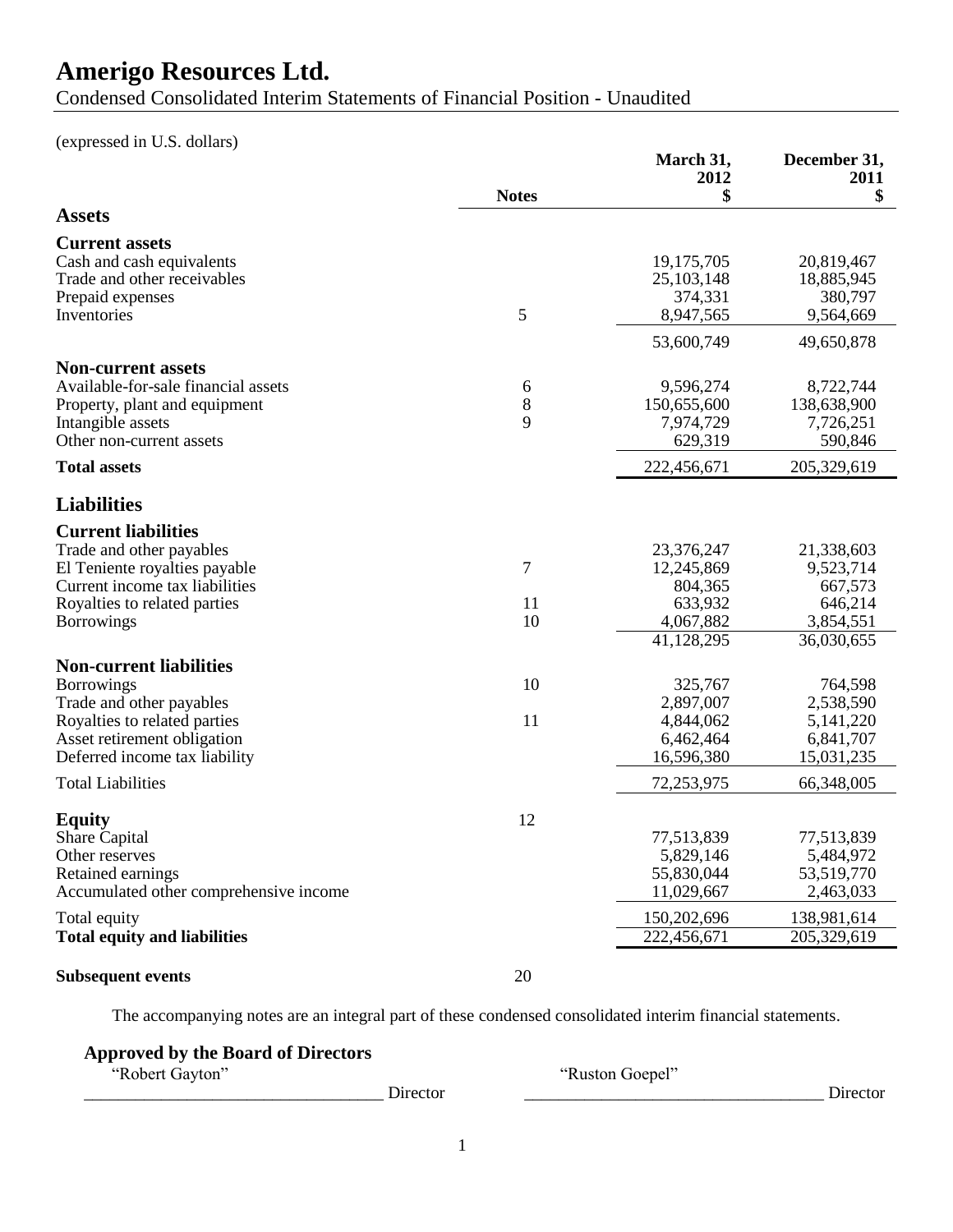Condensed Consolidated Interim Statements of Comprehensive Income - Unaudited

(expressed in U.S. dollars)

|                                                             | <b>Notes</b> | <b>Quarter ended</b><br>March 31,<br>2012 | <b>Quarter ended</b><br>March 31,<br>2011 |
|-------------------------------------------------------------|--------------|-------------------------------------------|-------------------------------------------|
|                                                             |              | \$                                        | \$                                        |
| <b>Revenue</b>                                              |              | 50,499,504                                | 45,515,500                                |
| <b>Cost of sales</b>                                        | 14           | 47,367,311                                | 39,393,427                                |
| <b>Gross profit</b>                                         |              | 3,132,193                                 | 6,122,073                                 |
| Other expenses                                              |              |                                           |                                           |
| General and administration                                  | 15           | 1,350,524                                 | 1,332,619                                 |
| Other gains                                                 | 17           | (993, 928)                                | (457, 586)                                |
|                                                             |              | 356,596                                   | 875,033                                   |
| <b>Operating profit</b>                                     |              | 2,775,597                                 | 5,247,040                                 |
| Finance expense                                             | 16           | (115, 163)                                | 188,518                                   |
| Gain on sale of available for sale financial assets         | 6            |                                           | (9,750,931)                               |
|                                                             |              | (115, 163)                                | (9, 562, 413)                             |
| Profit before tax                                           |              | 2,890,760                                 | 14,809,453                                |
| Income tax expense                                          |              | 580,486                                   | 3,155,167                                 |
| Profit for the period                                       |              | 2,310,274                                 | 11,654,286                                |
| Cumulative translation adjustment                           |              | 7,782,112                                 | (4,714,429)                               |
| Unrealized gains on available for sale financial assets net |              |                                           |                                           |
| of taxes                                                    |              | 784,522                                   | 1,388,425                                 |
| Transfer of other comprehensive income on sale of           |              |                                           |                                           |
| financial assets net of taxes                               |              |                                           | (8,371,680)                               |
| Other comprehensive income (loss)                           |              | 8,566,634                                 | (11, 697, 684)                            |
| Comprehensive income (loss)                                 |              | 10,876,908                                | (43,398)                                  |
|                                                             |              |                                           |                                           |
| Weighted average number of shares outstanding basic         |              | 172,290,344                               | 171,510,344                               |
| Weighted average number of shares outstanding diluted       |              | 178,573,469                               | 173,959,913                               |
| Earnings per share                                          |              |                                           |                                           |
| <b>Basic</b>                                                |              | 0.01                                      | 0.07                                      |
| Diluted                                                     |              | 0.01                                      | 0.07                                      |
|                                                             |              |                                           |                                           |

The accompanying notes are an integral part of these condensed consolidated interim financial statements.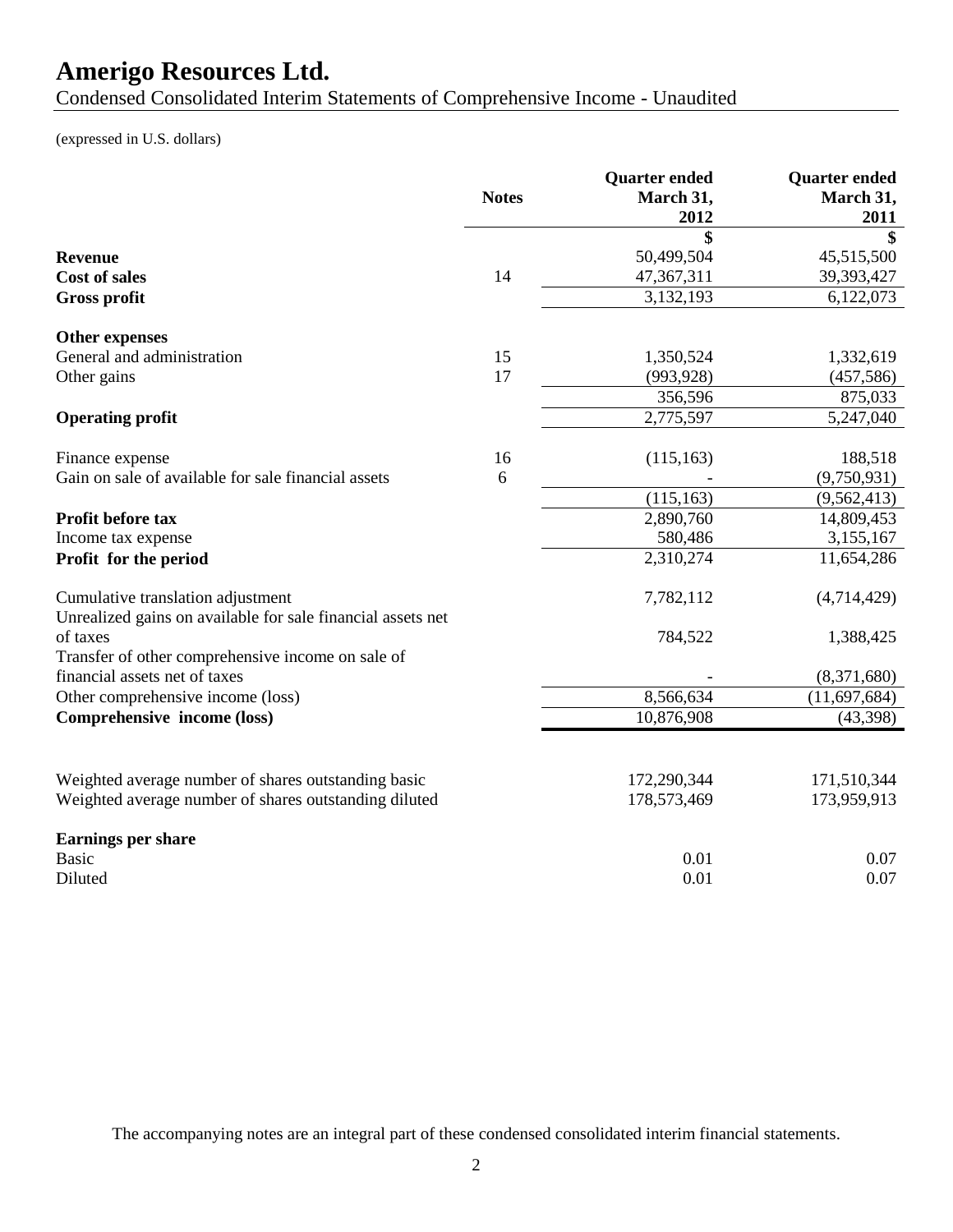Condensed Consolidated Interim Statements of Cash Flows - Unaudited

(expressed in U.S. dollars)

|                                                           | <b>Quarter</b> ended<br>March 31,<br>2012 | <b>Quarter</b> ended<br>March 31,<br>2011 |
|-----------------------------------------------------------|-------------------------------------------|-------------------------------------------|
|                                                           | \$                                        |                                           |
| <b>Cash flows from operating activities</b>               |                                           |                                           |
| Profit for the quarter                                    | 2,310,274                                 | 11,654,286                                |
| Adjustment for items not affecting cash:                  |                                           |                                           |
| Gain on available-for-sale financial asset                |                                           | (9,750,931)                               |
| Depreciation and amortization                             | 4,030,107                                 | 3,358,882                                 |
| Deferred income tax expense                               | 486,822                                   | 2,867,351                                 |
| Share-based payments                                      | 344,174                                   | 526,236                                   |
| Other                                                     | (30, 112)                                 | (171, 729)                                |
|                                                           | 7,141,265                                 | 8,484,095                                 |
| Changes in non-cash working capital                       | 442,769                                   | (8,675,903)                               |
| Net cash from operating activities                        | 7,584,034                                 | (191, 808)                                |
| <b>Cash flows from investing activities</b>               |                                           |                                           |
| Purchase of plant and equipment                           | (8,601,037)                               | (3,357,557)                               |
| Proceeds from sale of plant and equipment                 |                                           | 21,365                                    |
| Proceeds from sale of available-for-sale financial assets |                                           | 10,405,571                                |
| Net cash from investing activities                        | (8,601,037)                               | 7,069,379                                 |
| <b>Cash flows from financing activities</b>               |                                           |                                           |
| Net repayments                                            | (353, 382)                                | (3,824,637)                               |
| Issuance of shares on exercise of share options           |                                           | 21,594                                    |
| Net cash from financing activities                        | (353, 382)                                | (3,803,043)                               |
| Net (decrease) increase in cash and cash equivalents      | (1,370,385)                               | 3,074,528                                 |
| Effect of exchange rate changes on cash                   | (273, 377)                                | (944, 074)                                |
| Cash and cash equivalents - Beginning of period           | 20,819,467                                | 35,044,797                                |
| Cash and cash equivalents - End of period                 | 19,175,705                                | 37, 175, 251                              |
|                                                           |                                           |                                           |

**Supplementary cash flow information (Note 18)** 

The accompanying notes are an integral part of these condensed consolidated interim financial statements.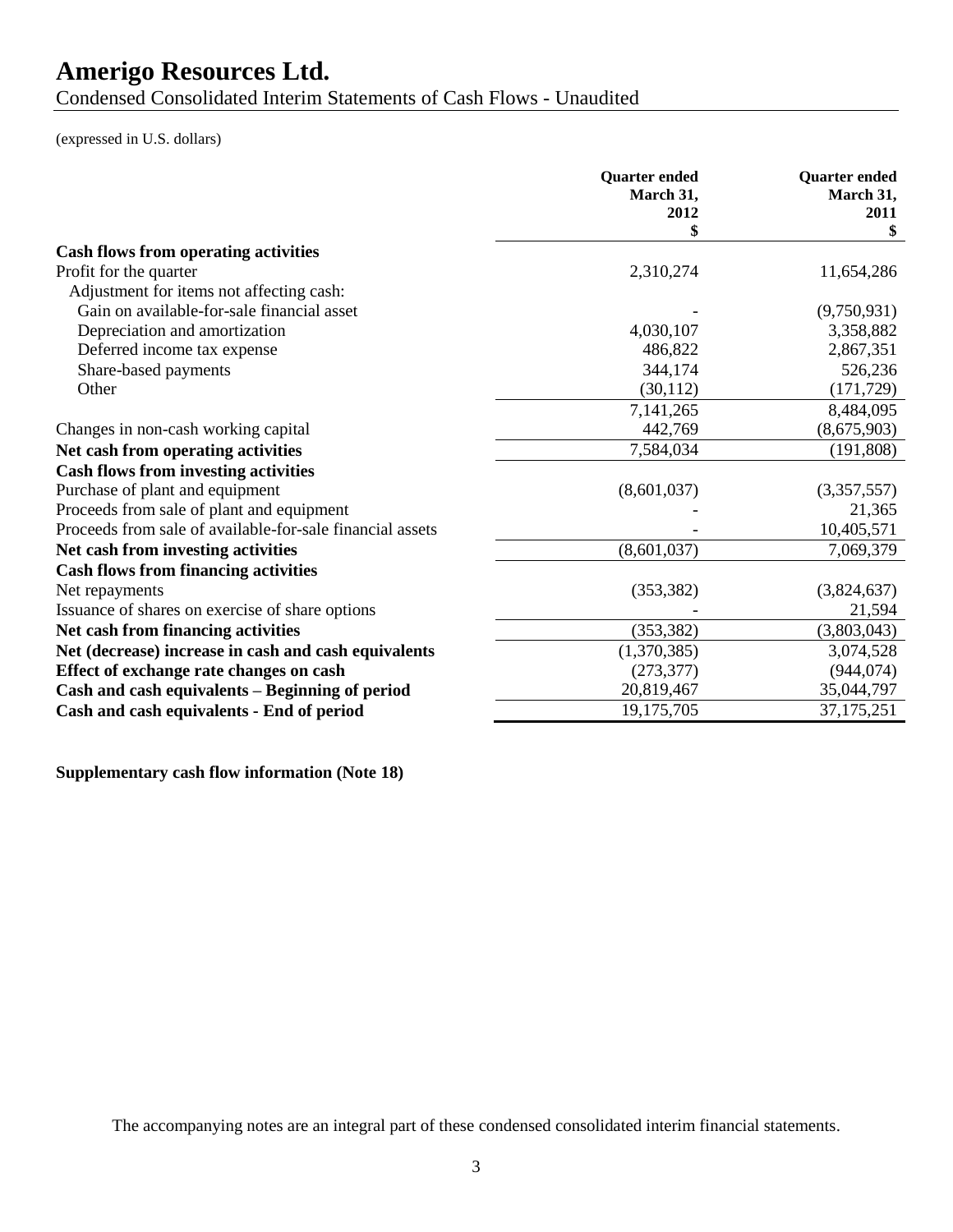Condensed Consolidated Interim Statements of Changes in Equity - Unaudited

### (expressed in U.S. dollars)

| Other<br>Number of<br>other<br>earnings<br><b>Amount</b><br>comprehensive<br>shares<br>reserves<br>income            | equity<br>\$ |
|----------------------------------------------------------------------------------------------------------------------|--------------|
|                                                                                                                      |              |
| \$<br>\$<br>\$<br>\$                                                                                                 |              |
| 171,510,344<br>3,804,484<br>51,669,516<br>77,166,170<br>29,368,678<br>Balance January 1, 2011                        | 162,008,848  |
| Issue of shares -<br>30,000<br>32,656<br>(11,062)<br>Exercise of share options                                       | 21,594       |
| 526,236<br>Share-based payments                                                                                      | 526,236      |
| Cumulative translation<br>(4,714,429)<br>adjustment                                                                  | (4,714,429)  |
| Unrealized gains on available-<br>for-sale financial assets (net of<br>1,388,425<br>tax of \$208,460)                | 1,388,425    |
| Transfer of other comprehensive<br>income on sale of financial<br>assets (net of tax of (\$2,092,920)<br>(8,371,680) | (8,371,680)  |
| 11,654,286<br>$\frac{1}{2}$<br>Net earnings for the period                                                           | 11,654,286   |
| 17,670,994<br>171,540,344<br>77,198,826<br>4,319,658<br>63,323,802<br>Balance March 31, 2011                         | 162,513,280  |
| 172,290,344<br>77,513,839<br>5,484,972<br>2,463,033<br>53,519,770<br>Balance January 1, 2012                         | 138,981,614  |
| 344,174<br>Share-based payments                                                                                      | 344,174      |
| Cumulative translation<br>7,782,112<br>adjustment                                                                    | 7,782,112    |
| Unrealized gains on available-<br>for-sale financial assets (net of<br>tax of \$89,008)<br>784,522                   | 784,522      |
| 2,310,274<br>Net earnings for the period                                                                             | 2,310,274    |
| 172,290,344<br>77,513,839<br>5,829,146<br>11,029,667<br>55,830,044<br>Balance March 31, 2012                         | 150,202,696  |

The accompanying notes are an integral part of these condensed consolidated interim financial statements.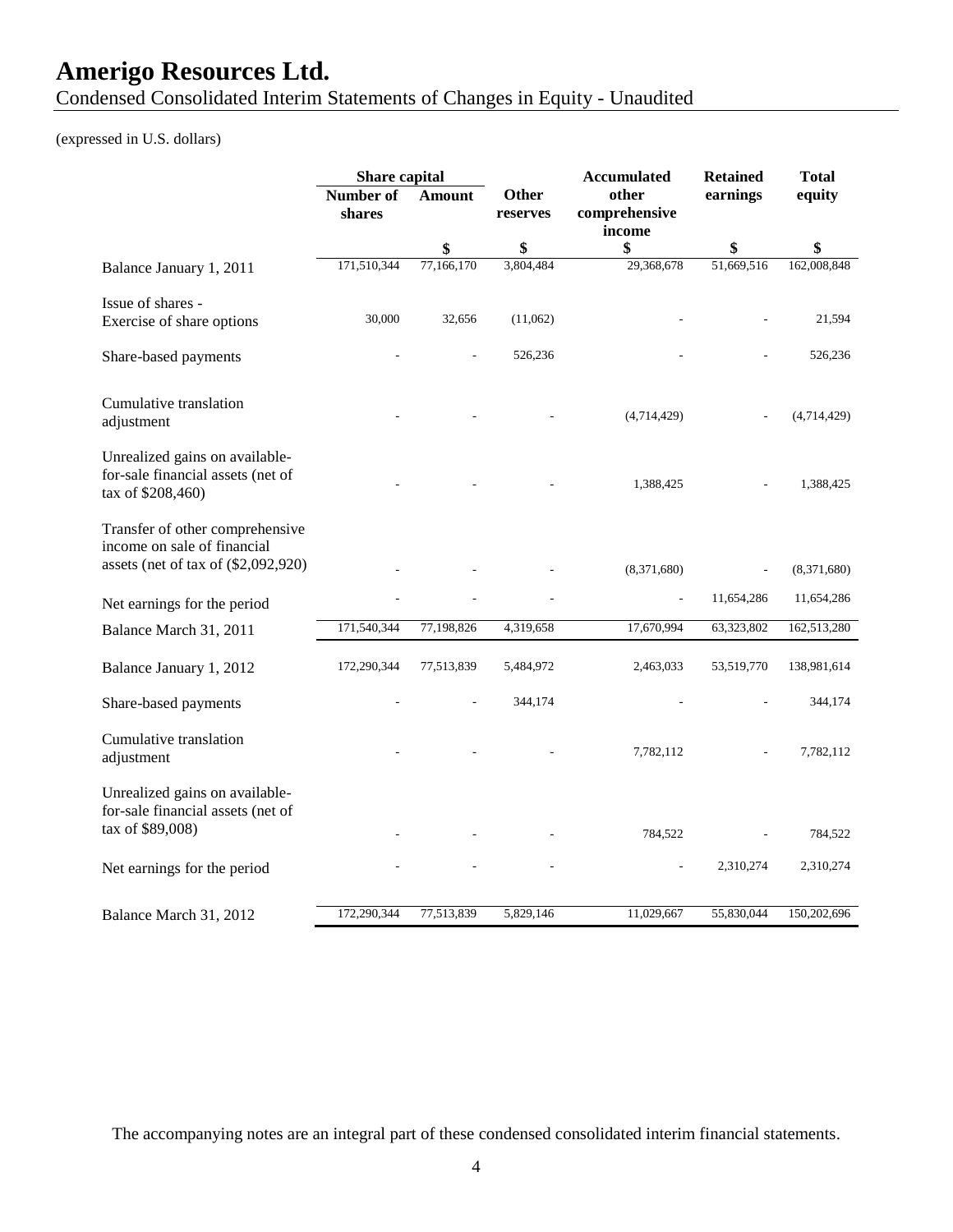Notes to the Condensed Consolidated Interim Financial Statements - Unaudited March 31, 2012

(expressed in U.S. dollars)

#### **1 General Information**

Amerigo Resources Ltd. (the "Company") is a company incorporated pursuant to the laws of British Columbia, Canada and its shares are listed for trading on the Toronto Stock Exchange ("TSX"), the OTCQX stock exchange in the United States and the Lima Stock Exchange. The address of the Company's principal office is Suite 1950 – 400 Burrard Street, Vancouver, British Columbia.

The Company is a producer of copper and molybdenum concentrates with operations in Chile. Its operating subsidiary Minera Valle Central S.A. ("MVC") has a contract with Corporacion Nacional del Cobre de Chile ("Codelco"), Chile's state-owned copper producer, through 2021 to process the tailings from El Teniente, the world's largest underground copper mine.

These condensed consolidated interim financial statements were authorised for issue by the board of directors on May 3, 2012.

#### **2 Basis of presentation and statement of compliance**

The Company is following the same accounting policies and methods of computation in these condensed consolidated interim financial statements as it did in the audited consolidated financial statements for the year ended December 31, 2011.

These condensed consolidated interim financial statements have been prepared in accordance with International Financial Reporting Standards ("IFRS") as issued by the International Accounting Standards Board ("IASB") applicable to the preparation of interim financial statements, including IAS 34, Interim Financial Reporting. These condensed consolidated interim financial statements should be read in conjunction with the audited consolidated financial statements for the year ended December 31, 2011, which have been prepared in accordance with IFRS as issued by the IASB.

#### **3 Accounting Policies**

Taxes on income in the interim periods are accrued using the tax rate that would be applicable to expected total annual profit or loss.

#### **4 Estimates**

The preparation of interim financial statements requires management to make judgements, estimates and assumptions that affect the application of accounting policies and the reported amounts of assets and liabilities, income and expenses. Actual results may differ from these estimates. In preparing these condensed consolidated interim financial statements, the significant judgements made by management in applying the Company's accounting policies and the key sources of estimation uncertainty were the same as those that applied to the consolidated financial statements for the year ended December 31, 2011.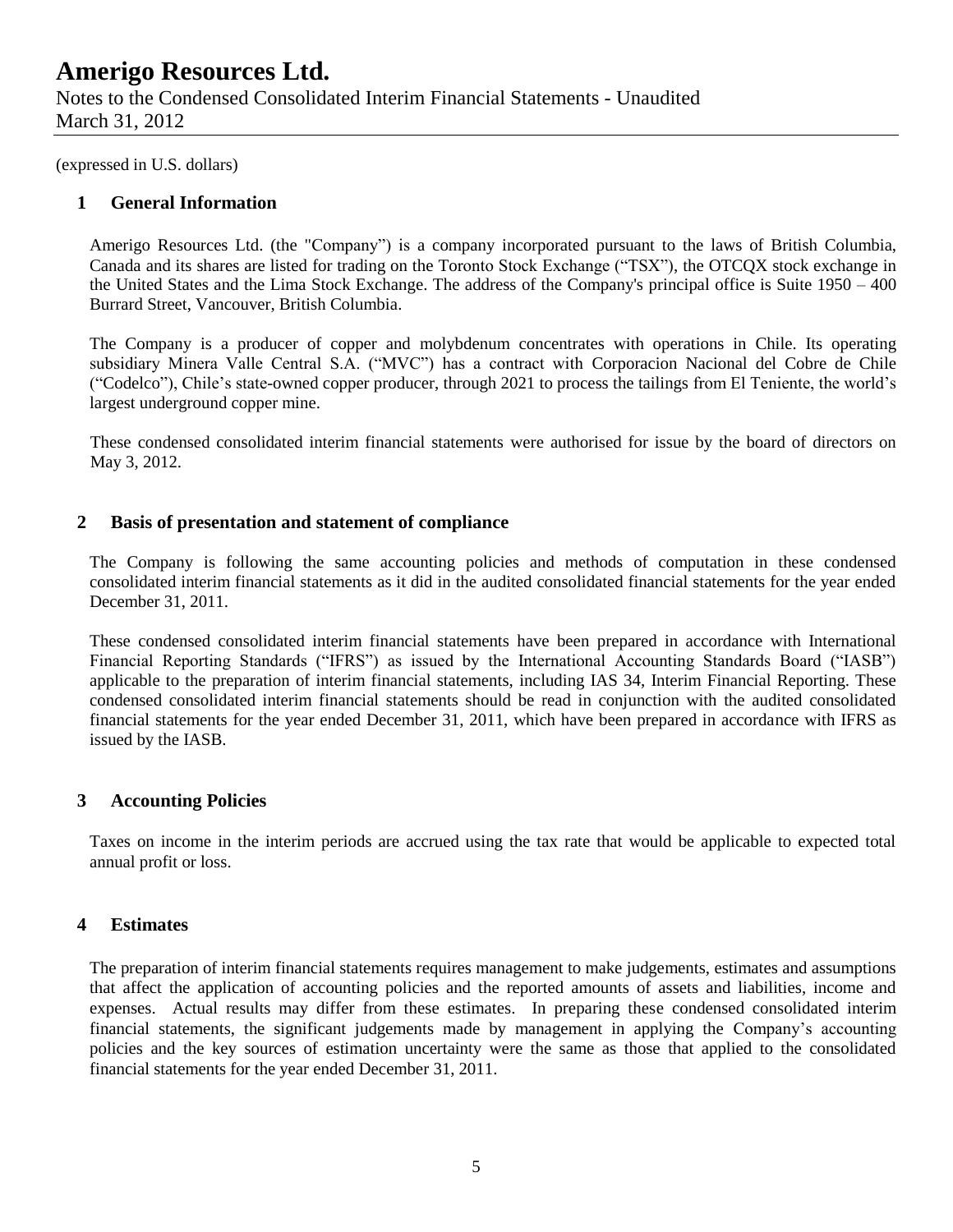Notes to the Condensed Consolidated Interim Financial Statements - Unaudited March 31, 2012

(expressed in U.S. dollars)

### **5 Inventories**

|                                | March 31,<br>2012 | December 31,<br>2011<br>Φ |
|--------------------------------|-------------------|---------------------------|
| Plant supplies and consumables |                   |                           |
| at cost                        | 6,748,132         | 5,697,799                 |
|                                | 6,748,132         | 5,697,799                 |
| Concentrate inventories        |                   |                           |
| at cost                        | 2,199,433         | 3,866,870                 |
|                                | 2,199,433         | 3,866,870                 |
|                                | 8,947,565         | 9,564,669                 |

Concentrates in process at the various processing stages of MVC's operations and finished product inventories are valued at the lower of cost and net realizable value.

For work in process and finished product inventories, cost includes all direct costs incurred in production including direct labor and materials, depreciation, and amortization and directly attributable overhead costs.

When inventories have been written down to net realizable value, the Company makes a new assessment of net realizable value in each subsequent period. If the circumstances that caused the write-down no longer exist, the remaining amount of the write-down is reversed.

Inventory of plant supplies and consumables is valued at the lower of the average cost and net realizable value. Cost includes acquisition, freight and other directly attributable costs.

The write-down of inventories recognised in operating expenses amounted to \$nil (December 31, 2011: \$nil).

#### **6 Available-for-sale financial assets**

|                             | March 31,<br>2012 | December 31,<br>2011<br>Φ |
|-----------------------------|-------------------|---------------------------|
| <b>Start of period</b>      | 8,722,744         | 25,583,511                |
| <b>Exchange differences</b> | 165,185           | 245,285                   |
| Disposals                   |                   | (11, 119, 240)            |
| Changes in fair value       | 708,345           | (5,986,812)               |
| End of period               | 9,596,274         | 8,722,744                 |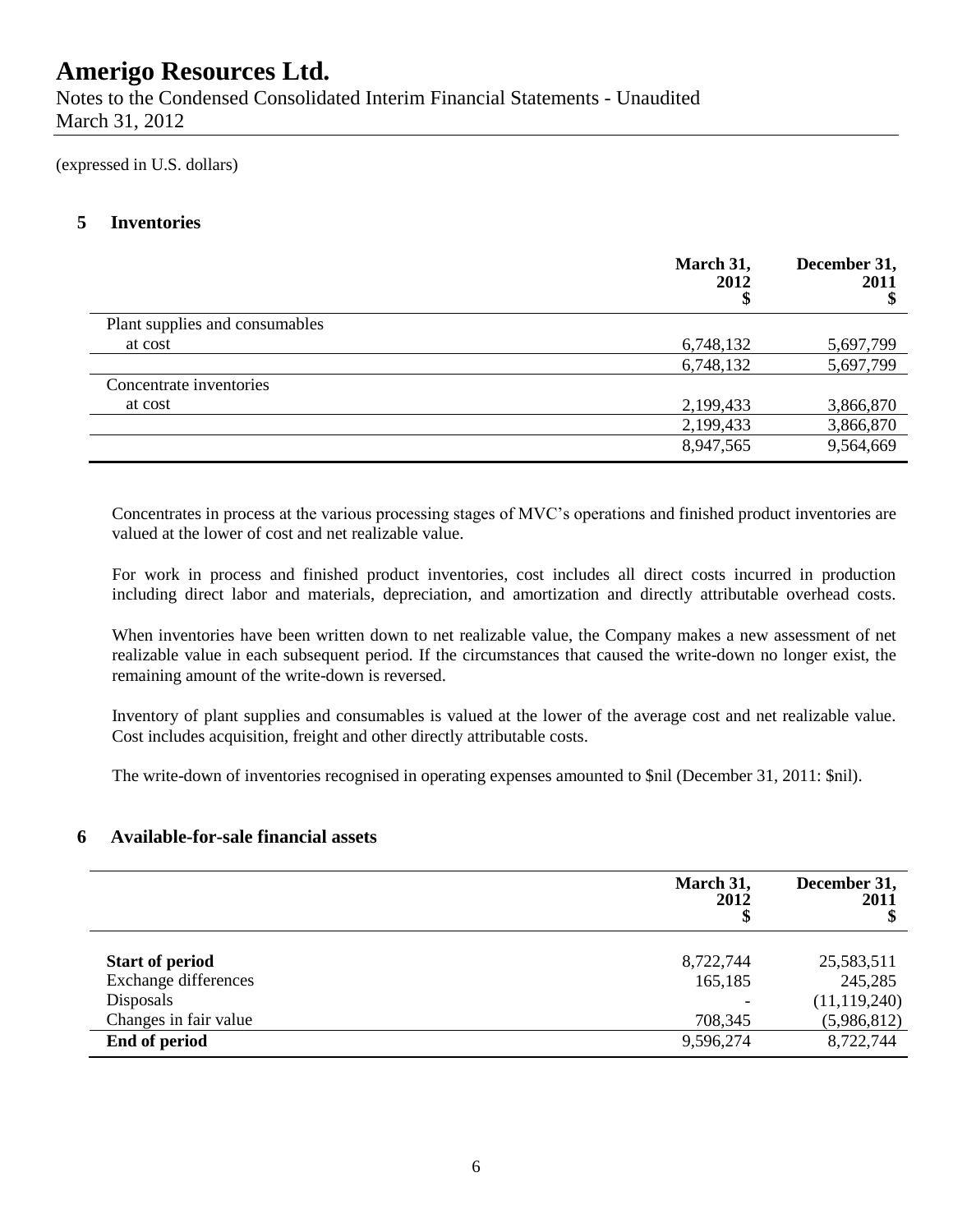Notes to the Condensed Consolidated Interim Financial Statements - Unaudited March 31, 2012

#### (expressed in U.S. dollars)

Available-for-sale financial assets include the following:

|                       | March 31,<br>2012 | December 31,<br>2011<br>\$ |
|-----------------------|-------------------|----------------------------|
| Candente Copper Corp. | 5,857,855         | 5,527,254                  |
| Candente Gold Corp.   | 551,303           | 499,158                    |
| Los Andes Copper Ltd. | 2,972,521         | 2,519,688                  |
| Cobriza Metals Corp.  | 214,595           | 176,644                    |
|                       | 9,596,274         | 8,722,744                  |

- a) During the year ended December 31, 2011, the Company sold 5,000,000 Candente Copper Corp. ("Candente Copper") shares, and recognized a gain of \$9,750,931 in earnings. At March 31, 2012, Candente Copper's closing share price was Cdn\$1.01 and the fair value of the Company's approximately 5% investment in Candente Copper was \$5,857,855. During the quarter ended March 31, 2012, the Company recorded other comprehensive income of \$330,601 (2011: other comprehensive income of \$2,077,324) for the changes in fair value of this investment, before deferred income tax.
- b) At March 31, 2012, Candente Gold Corp. ("Candente Gold") had a closing share price of Cdn\$0.255 and the fair value of the Company's approximately 4% investment in Candente Gold was \$551,303. During the quarter ended March 31, 2012, the Company recorded other comprehensive income of \$52,145 (2011: other comprehensive loss of \$426,664) for the changes in the fair value of this investment, before deferred income tax.
- c) At March 31, 2012, Los Andes Copper Ltd. ("Los Andes") had a closing share price of Cdn\$0.37 and the fair value of the Company's approximately 5% investment was \$2,972,521. During the quarter ended March 31, 2012, the Company recorded other comprehensive income of \$452,833 (2011: other comprehensive loss of \$470,698) for the changes in the fair value of this investment, before deferred income tax.
- d) On October 6, 2011, the Company received a total of 1,157,656 shares of Cobriza Metals Corp. ("Cobriza"), an issuer listed on the TSX, following Cobriza's spinout from Candente Copper. At March 31, 2012, Cobriza's closing share price was Cdn\$0.185 and the fair value of the Company's approximately 4% investment in Cobriza was \$214,595. The Company recorded other comprehensive income of \$37,951 for the increase in the fair value of this investment during the quarter ended March 31, 2012 (2011: \$nil), before deferred income tax.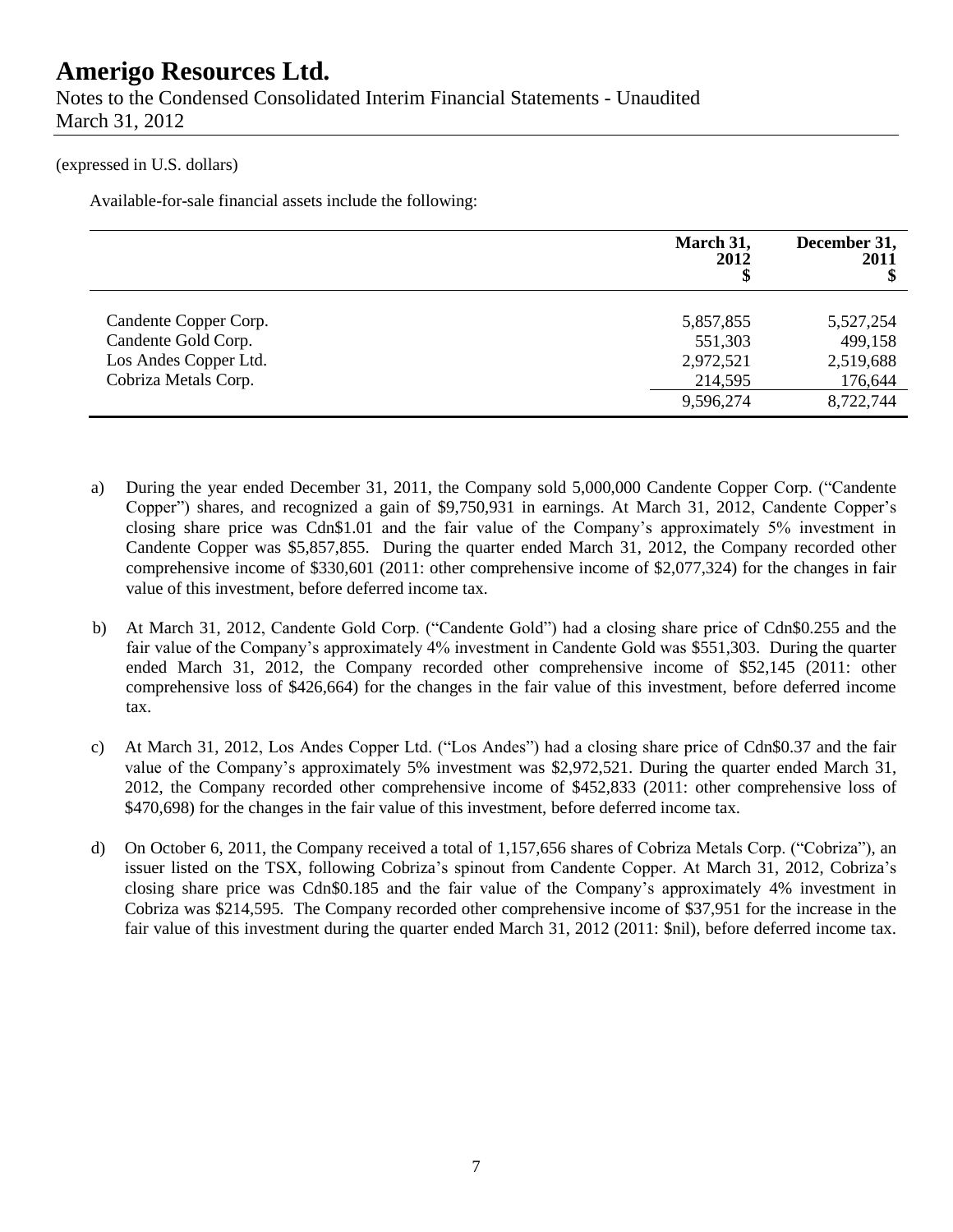Notes to the Condensed Consolidated Interim Financial Statements - Unaudited March 31, 2012

(expressed in U.S. dollars)

### **7 El Teniente royalty payable**

MVC has a contract with Codelco – El Teniente ("DET") until 2021 to process tailings from the current production of the El Teniente mine in Chile ("fresh tailings"). MVC pays a royalty to DET on copper and molybdenum concentrates produced by MVC. The amount of the copper royalty on fresh tailings is determined pursuant to a formula that considers both the price of copper and the copper content in the fresh tailings. No royalties are payable on fresh tailings if the copper price is below \$0.80/lb (for copper content in fresh tailings between 0.09% and 0.1499%); if the copper price is between \$0.80/lb and \$0.95/lb, the royalty varies on a sliding scale from 0% to 10%; if the copper price is between \$0.95/lb and \$1.30/lb, the royalty varies on a sliding scale from 10% to 13.5%; and if the copper price is \$1.30/lb or higher, a maximum royalty of 13.5% is payable.

Royalty payments for copper concentrates production are calculated using the LME Price for copper for the month of delivery of the tailings, and invoiced by DET in Chilean Pesos ("CLP") using the higher of either the "Dolar Acuerdo" or the "Dolar Observado" exchange rates, on a monthly basis within 30 days of the end of the third month following the month of delivery of the tailings. Payment to DET is made within 10 days of receipt of invoices. Accordingly, the price base used for the calculation of the El Teniente royalty is, in most instances, not the same price base used for the pricing of copper concentrate sales.

Adjustments to the El Teniente royalty are recorded on a monthly basis for changes in copper concentrate deliveries during the settlement period.

MVC also pays to DET a royalty of 10% of MVC's net revenue received from the sale of molybdenum concentrates produced from fresh tailings.

The El Teniente royalties are recorded as a component of cost of sales.

During the quarter ended June 30, 2009, MVC reached an agreement with DET providing MVC the right to process tailings from the Colihues tailings impoundment ("old tailings"). The agreement provides for a sliding scale copper royalty on old tailings that is 3% if the LME Price is less than \$0.80/lb, and rises to approximately 30% at an LME Price of \$4.27/lb, but also contains a provision that the parties will review and potentially adjust the formula where the LME Price remains lower than \$1.95/lb or higher than \$4.27/lb for three consecutive months. For molybdenum prices lower than \$35/lb, the royalty on old tailings is 11.9% and for molybdenum prices greater than or equal to \$35/lb, the royalty is 12.4%. The agreement further provides that in December of each year the parties will revise the formula's grade and recovery parameters if necessary.

As at March 31, 2012, royalties payable to El Teniente were \$12,245,869 (December 31, 2011: \$9,523,714), representing approximately three months of royalties.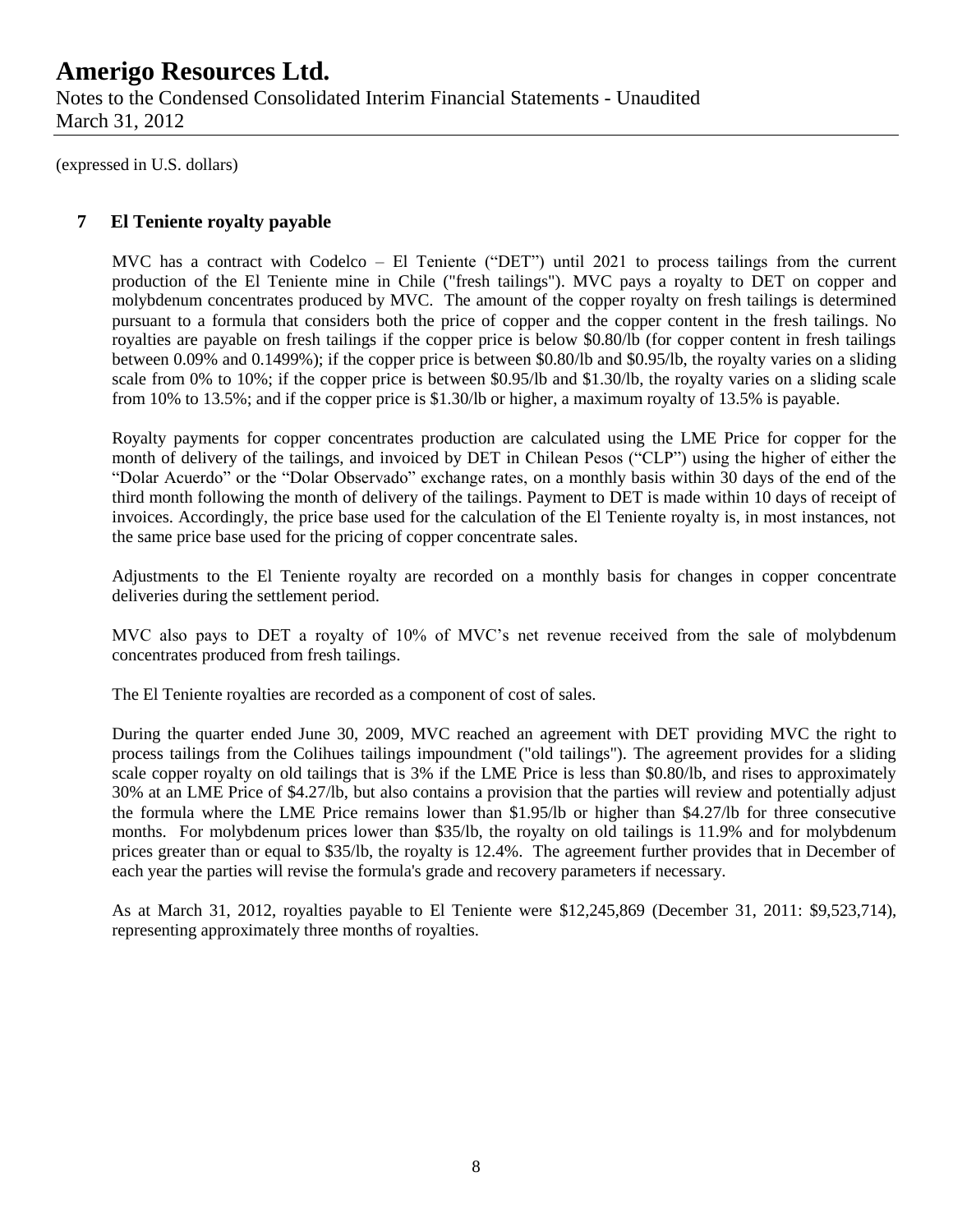Notes to the Condensed Consolidated Interim Financial Statements - Unaudited March 31, 2012

(expressed in U.S. dollars)

### **8 Property, plant and equipment**

|                                | <b>Plant</b> and<br>infrastructure<br>\$ | <b>Machinery</b> and<br>equipment and<br>other assets<br>\$ | <b>Total</b><br>\$ |
|--------------------------------|------------------------------------------|-------------------------------------------------------------|--------------------|
| Year ended December 31, 2011   |                                          |                                                             |                    |
| Opening net book amount        | 113,352,478                              | 27,321,165                                                  | 140,673,643        |
| <b>Exchange differences</b>    | (11,056,710)                             | (2,508,032)                                                 | (13, 564, 742)     |
| <b>Additions</b>               | 20,708,643                               | 5,029,752                                                   | 25,738,395         |
| Disposals                      |                                          | (36, 335)                                                   | (36, 335)          |
| Depreciation charge            | (11, 492, 306)                           | (2,679,755)                                                 | (14, 172, 061)     |
| <b>Closing net book amount</b> | 111,512,105                              | 27,126,795                                                  | 138,638,900        |
| <b>At December 31, 2011</b>    |                                          |                                                             |                    |
| Cost                           | 164, 135, 741                            | 49,111,576                                                  | 213,247,317        |
| Accumulated depreciation       | (52, 623, 636)                           | (21, 984, 781)                                              | (74, 608, 417)     |
| Net book amount                | 111,512,105                              | 27,126,795                                                  | 138,638,900        |
| Quarter ended March 31, 2012   |                                          |                                                             |                    |
| Opening net book amount        | 111,512,105                              | 27,126,795                                                  | 138,638,900        |
| <b>Exchange differences</b>    | 7,287,984                                | 1,565,166                                                   | 8,835,150          |
| <b>Additions</b>               | 5,963,707                                | 976,025                                                     | 6,939,732          |
| Depreciation charge            | (3,060,974)                              | (715,208)                                                   | (3,776,182)        |
| <b>Closing net book amount</b> | 121,702,822                              | 28,952,778                                                  | 150,655,600        |
| At March 31, 2012              |                                          |                                                             |                    |
| Cost                           | 180,676,653                              | 53,007,170                                                  | 233,683,823        |
| Accumulated depreciation       | (58, 973, 831)                           | (24, 054, 392)                                              | (83,028,223)       |
| <b>Net book amount</b>         | 121,702,822                              | 28,952,778                                                  | 150,655,600        |

Included in property, plant and equipment as asset under construction at March 31, 2012 was \$12,603,930 (December 31, 2011: \$9,646,007) related to a pilot plant to treat oxide material.

\$**182,612** (December 31, 2011: \$160,006) of interest was capitalised during the period and is included in property, plant and equipment at March 31, 2012.

In connection with one of the bank loans described in Note 10, MVC has provided collateral on machinery and equipment valued at approximately \$14,340,000.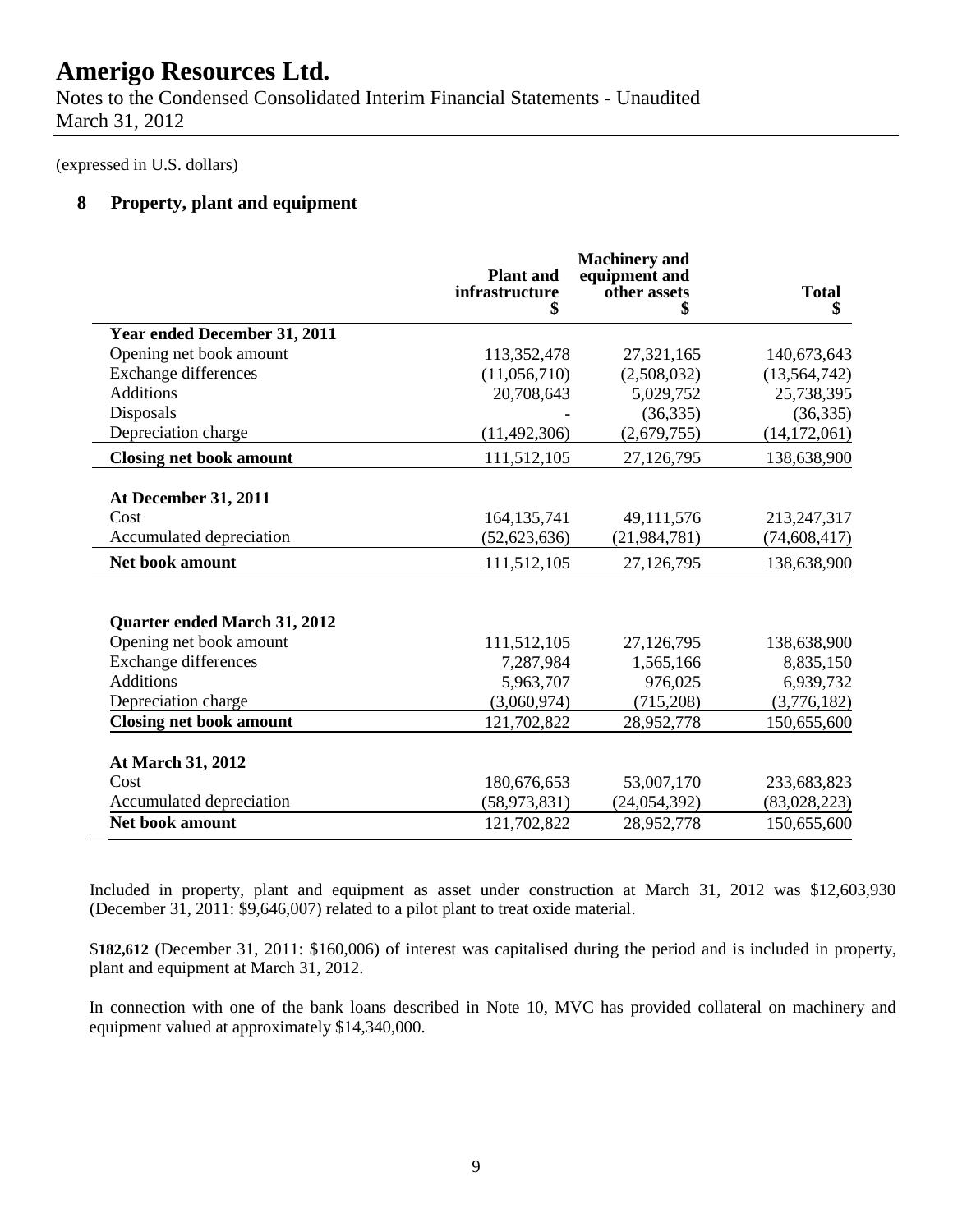Notes to the Condensed Consolidated Interim Financial Statements - Unaudited March 31, 2012

(expressed in U.S. dollars)

#### **9 Intangible assets**

| 9,233,924  |
|------------|
| (859, 120) |
| (648, 553) |
| 7,726,251  |
| 502,443    |
| (253,965)  |
| 7,974,729  |
|            |

**\$**

#### **10 Borrowings**

|                                                             | March 31,<br>2012<br>\$ | December 31,<br>2011<br>\$ |
|-------------------------------------------------------------|-------------------------|----------------------------|
|                                                             |                         |                            |
| Bank loans (Note $10(a)$ , (b), (c) and (d))                | 4,393,649               | 4,619,149                  |
| Less: Short-term debt and current portion of long-term debt | (4,067,882)             | (3,854,551)                |
|                                                             | 325,767                 | 764,598                    |

- a) In October 2009, MVC obtained from a Chilean bank a loan denominated in Unidades de Fomento ("UF"), the Chilean indexed monetary unit. The principal amount of this loan was UF167,600 (the equivalent of CLP 3,500,000,000 or \$6,508,957 at the loan grant date), and was repaid in full during the quarter ended December 31, 2011.
- b) In November 2010, MVC obtained from the same bank described in note 10(a) an additional loan denominated in U.S. dollars in the principal amount of \$4,000,000 to assist with the financing of MVC's investment in a pilot plant to treat oxide material. The balance of this loan and accrued interest at March 31, 2012 was \$1,471,754 (December 31, 2011: \$2,004,160). Borrowing costs of \$182,612 on this loan have been capitalized, at a capitalization rate of 100%.

This loan is repayable in eight equal quarterly instalments of \$500,000 from March 15, 2011 to October 15, 2012, provides for interest at an annual rate of 4.68%, and requires MVC to meet certain interest coverage, debt to equity and bank debt to EBITDA ratios at June 30 and December 31 in each year during the term of the loan. MVC was in compliance with all debt covenants at December 31, 2011.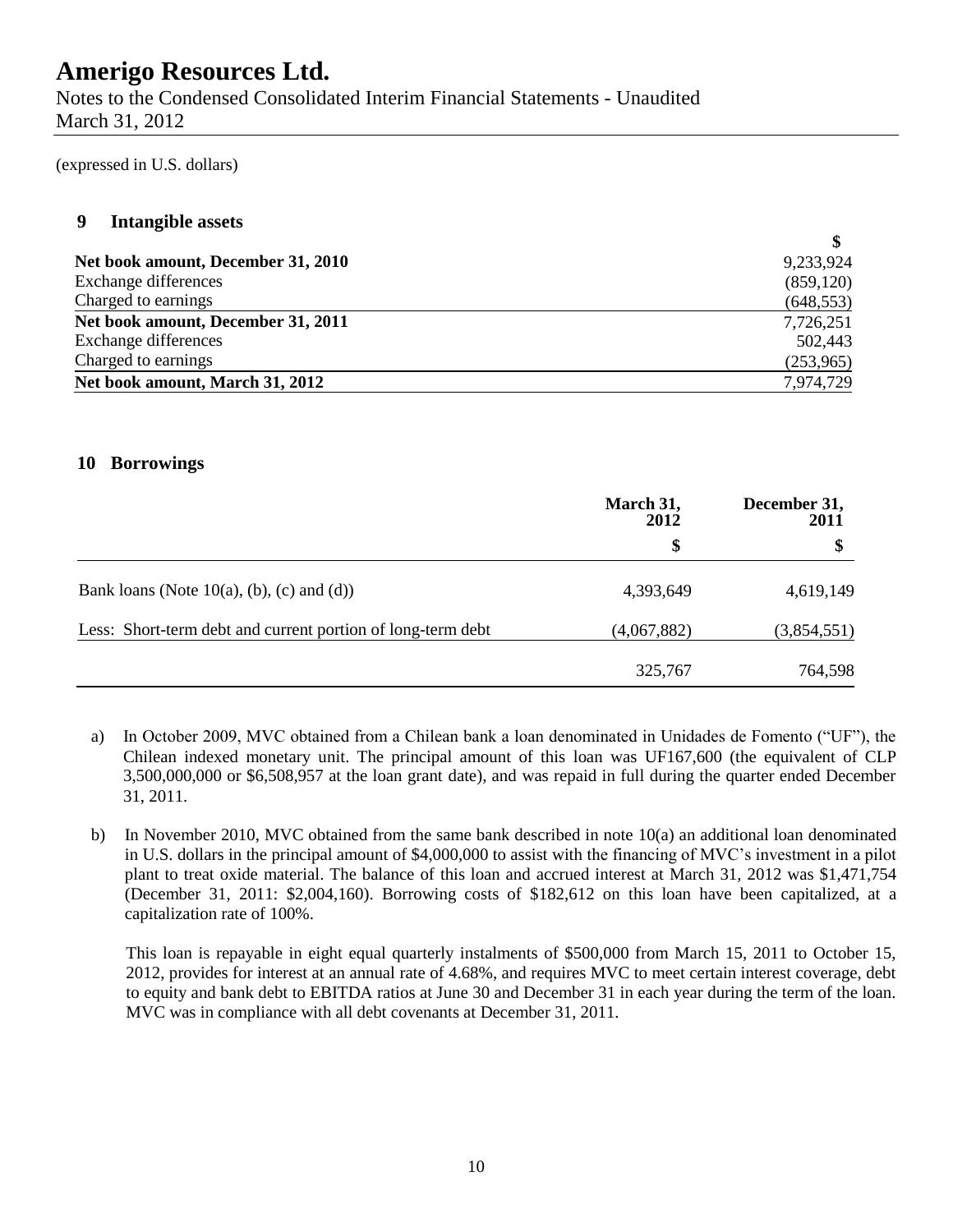### **Amerigo Resources Ltd.** Notes to the Condensed Consolidated Interim Financial Statements - Unaudited March 31, 2012

#### (expressed in U.S. dollars)

c) In December 2008, MVC obtained a \$5,000,000 loan from a Chilean bank. In May 2009, the loan was converted into a CLP loan and on May 12, 2010 it was restructured as a three year loan.

The principal amount of this loan is CLP2,858,250,000 and is repayable in 36 equal monthly instalments of CLP79,395,833 from June 2010 to May 2013. The loan agreement provides for interest at a variable rate of Chilean Association of Banks and Financial Institutions Tasa Bancaria ("TAB") plus 2.5%. Concurrently with the loan agreement, the Company entered into an interest rate swap ("IRS") through which it fixed the rate of the loan to an annual rate of 9.96%. The Company has recognized the IRS in the balance sheet at fair value with changes in its fair value recognized in earnings. MVC provided the bank with security in certain machinery and equipment with a value of approximately \$4,010,000 as collateral. The balance of the loan and accrued interest at March 31, 2012 was the CLP equivalent of \$2,296,724 (December 31, 2011: \$2,614,989).

- d) In January 2012, Minera Valle Central Generacion S.A. ("MVC Generacion"), a fully-owned subsidiary, obtained from a Chilean bank a working capital loan of CLP 301,000,000 (the equivalent of \$615,555 at the loan grant date). This loan was repayable on April 27, 2012, paid interest at the rate of 0.61% per month and was renewed for a further three-month term subsequent to March 31, 2012 (Note 20). The balance of the loan and accrued interest at March 31, 2012 was the CLP equivalent of \$625,171 (December 31, 2011: \$nil).
- e) In July 2011, MVC entered into an agreement with a Chilean bank to secure a revolving working capital line of credit for up to \$20 million or its equivalent in CLP (the "Line of Credit"). The Line of Credit has a term to July 4, 2014 and provides for interest at a variable rate of TAB plus an applicable margin for borrowings in CLP and interest at a variable rate of LIBOR-30 days plus a Banco de Chile margin plus an applicable margin, for borrowings in US dollars. Current borrowing rates would be 0.65% per month on CLP draws and 0.26% per month on US dollar draws. The Line of Credit requires MVC to meet minimum quarterly equity, debt to equity and maximum debt ratios. MVC was in compliance with these covenants at March 31, 2012. No funds have been drawn down on this line of credit.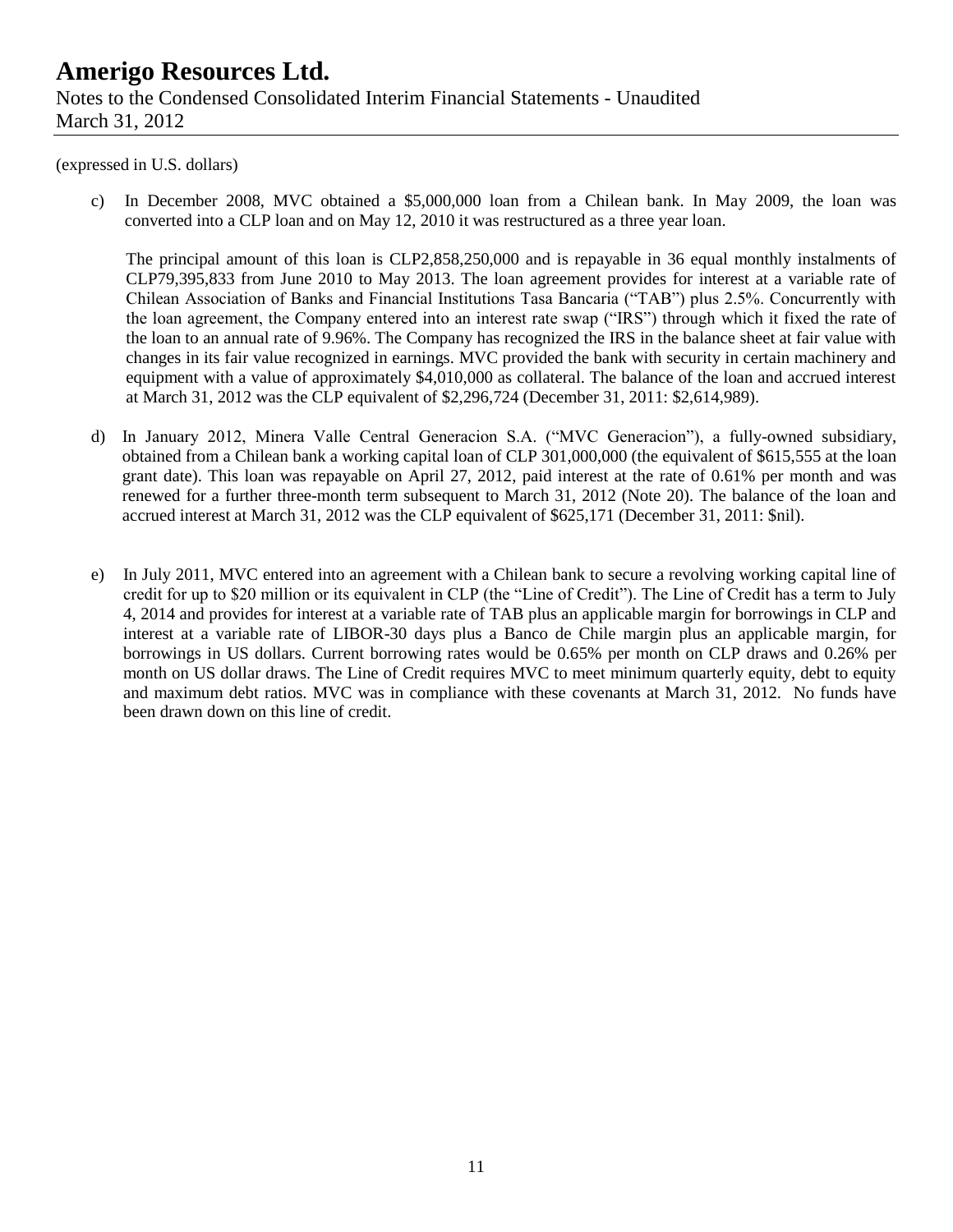Notes to the Condensed Consolidated Interim Financial Statements - Unaudited March 31, 2012

(expressed in U.S. dollars)

#### **11 Related party transactions**

(a) Royalties to related parties

Amerigo holds its interest in MVC through Amerigo International Holdings Corp. ("Amerigo International").

Amerigo International is controlled by Amerigo except for certain outstanding Class A shares which are owned indirectly by the President and Chief Executive Officer, an associate of the President and Chief Executive Officer, a former director and an associate of a former director of Amerigo, and were issued in order to structure a more tax-efficient manner of paying the royalty obligation (the "Royalty") owing to the director and former director, who transferred to the Company an option to purchase MVC.

In accordance with the articles of Amerigo International, the holders of the Class A shares are not entitled to any dividend or to other participation in the profits of Amerigo International, except for a total royalty dividend, if declared by the directors of Amerigo International, in an amount equal to the amount of the Royalty.

The Royalty is calculated as follows:

- \$0.01 for each pound of copper equivalent produced by MVC or any successor entity to MVC if the price of copper is under \$0.80, or
- \$0.015 for each pound of copper equivalent produced by MVC or any successor entity to MVC if the price of copper is \$0.80 or more.

The Royalty is a derivative financial instrument. This liability is measured at fair value, with changes in fair value recorded in profit for the period.

The Royalty is paid as a royalty dividend on the Class A shares of Amerigo International. During the quarter ended March 31, 2012, Royalties totalling \$222,918 were paid or accrued to the Amerigo International Class A shareholders on production in the period (Q1-2011: \$180,128). At March 31, 2012, \$80,325 of this amount remained outstanding (December 31, 2011: \$74,967).

(b) Purchases of goods and services

The Company's related parties consist of companies owned by executive officers and directors, as follows:

|                                   | Nature of transactions |
|-----------------------------------|------------------------|
| Zeitler Holdings Corp.            | Management             |
| Michael J. Kuta Law Corporation   | Management             |
| Delphis Financial Strategies Inc. | Management             |

The Company incurred the following fees in connection with companies owned by executive officers and directors. Transactions have been measured at the exchange amount which is determined on a cost recovery basis.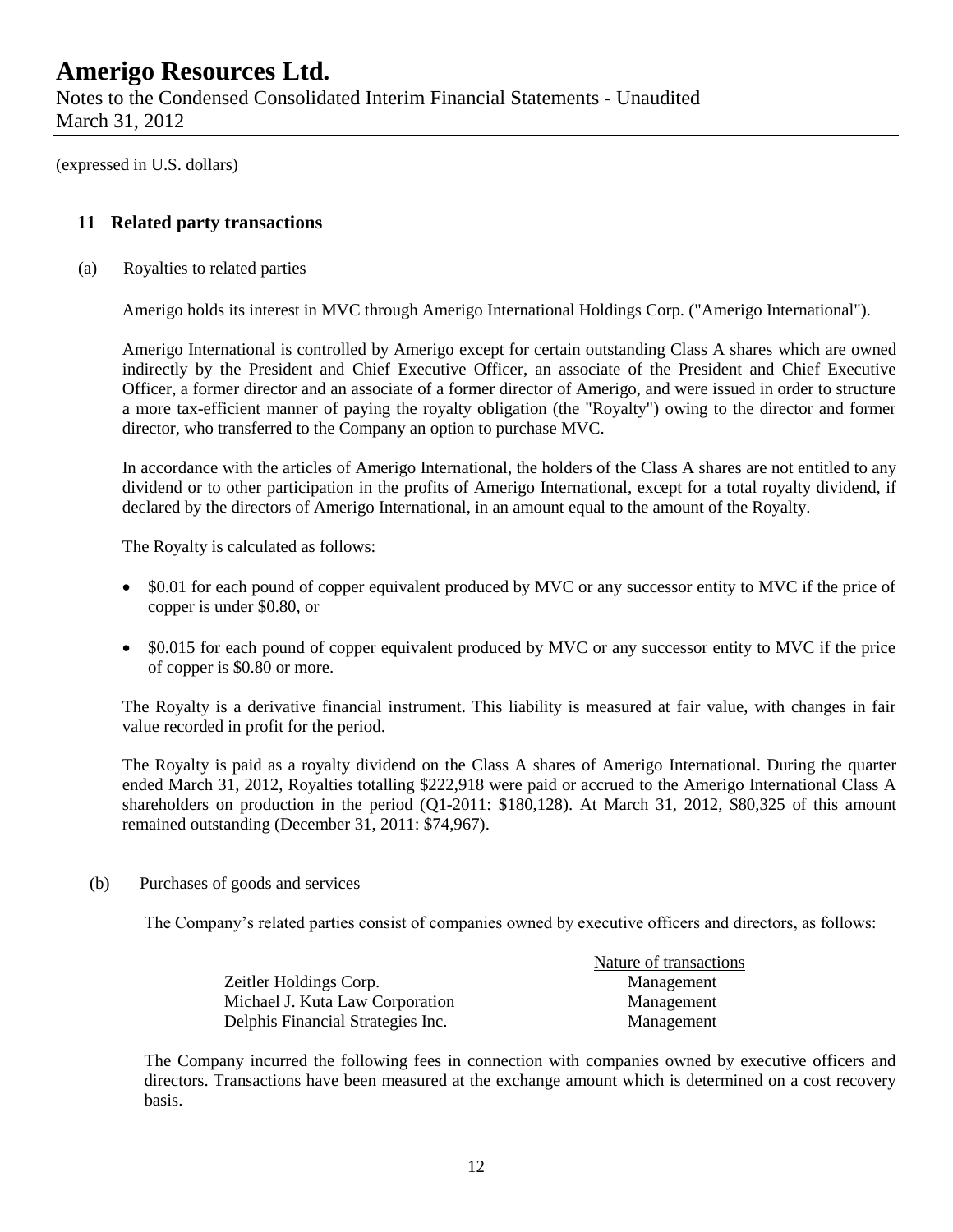Notes to the Condensed Consolidated Interim Financial Statements - Unaudited March 31, 2012

(expressed in U.S. dollars)

|                 | Quarter<br>ended<br>March 31,<br>2012<br>\$ | Quarter<br>ended<br>March 31,<br>2011<br>\$ |
|-----------------|---------------------------------------------|---------------------------------------------|
| Management fees | 159,223                                     | 210,979                                     |

#### (c) Key management compensation

The remuneration of directors and other members of key management during the quarters ended March 31, 2012 and 2011 was as follows:

|                                | Quarter<br>ended<br>March 31,<br>2012<br>\$ | Quarter<br>ended<br>March 31,<br>2011<br>\$ |
|--------------------------------|---------------------------------------------|---------------------------------------------|
| Management and directors' fees | 215,593                                     | 260,139                                     |
| Share-based payments           | 333,418                                     | 336,000                                     |
|                                | 549,011                                     | 596,139                                     |

Share-based payments are the fair value of options vested to key management personnel.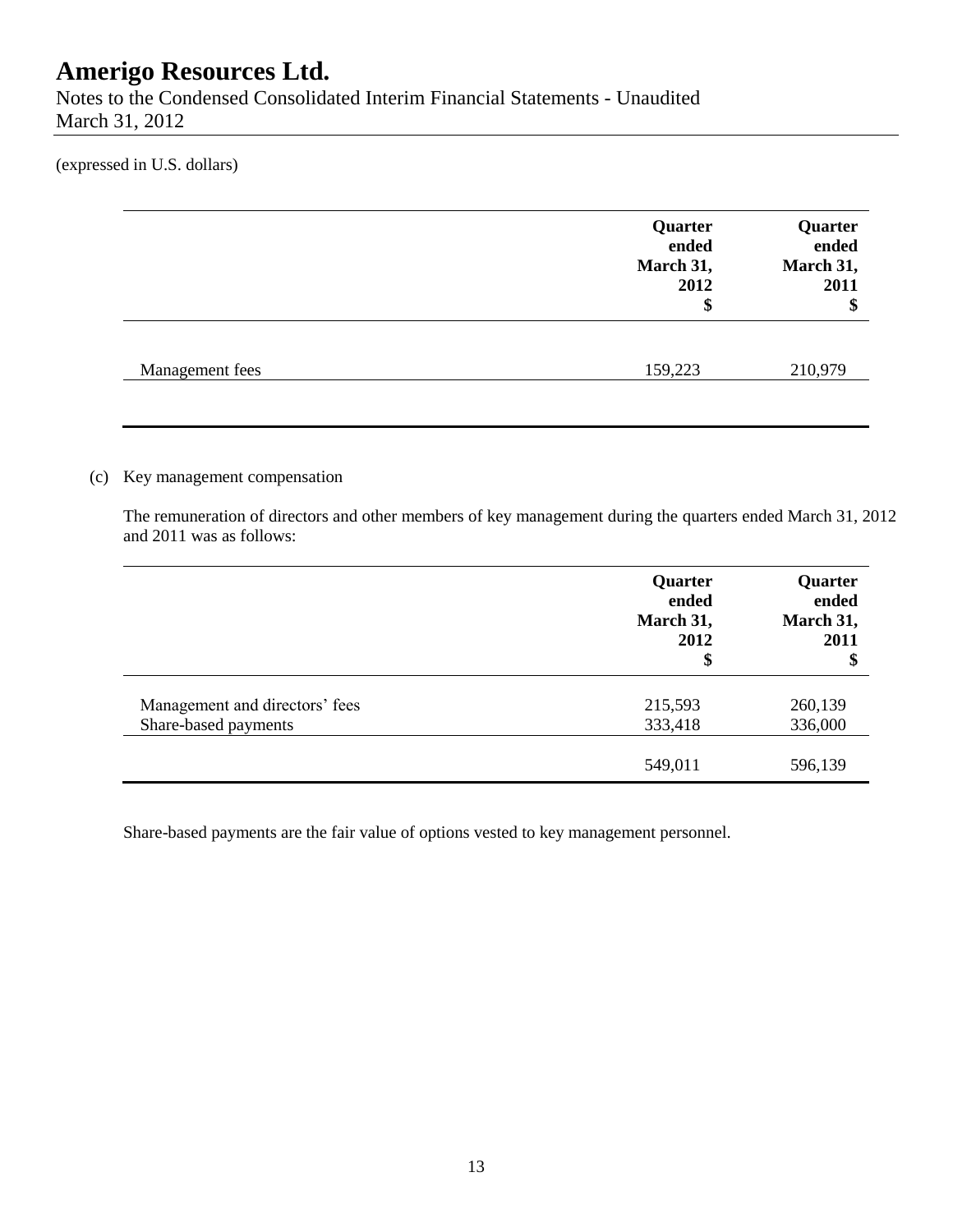Notes to the Condensed Consolidated Interim Financial Statements - Unaudited March 31, 2012

(expressed in U.S. dollars)

### **12 Equity**

a) Share capital

Authorised share capital consists of an unlimited number of common shares without par value.

b) Share options

The weighted average fair value of the share options granted in the period was estimated at Cdn\$0.30 per option (2011: Cdn\$0.44) at the grant date based on the Black-Scholes option-pricing model using the following assumptions:

|                                 | 2012<br>\$ | 2011<br>Φ |
|---------------------------------|------------|-----------|
|                                 |            |           |
| Weighted average share price    | 0.77       | 1.32      |
| Weighted average exercise price | 0.77       | 1.32      |
| Dividend yield                  | 5.06%      | 3.88%     |
| Risk free interest rate         | 1.29%      | 2.33%     |
| Expected life                   | 3.66       | 3.63      |
| Expected volatility             | 71.86%     | 67.84%    |

#### Outstanding share options:

|                                 | <b>March 31, 2012</b>     |                                                   | <b>December 31, 2011</b>  |                                                   |
|---------------------------------|---------------------------|---------------------------------------------------|---------------------------|---------------------------------------------------|
|                                 | <b>Share</b><br>options   | Weighted<br>average<br>exercise<br>price<br>Cdn\$ | Share<br>options          | Weighted<br>average<br>exercise<br>price<br>Cdn\$ |
| At start of the period          | 10,070,000                | 1.25                                              | 9,010,000                 | 1.38                                              |
| Granted<br>Exercised            | 3,200,000                 | 0.77                                              | 3,200,000<br>(780,000)    | 1.28<br>0.33                                      |
| Expired<br>At end of the period | (1,670,000)<br>11,600,000 | 2.23<br>0.98                                      | (1,360,000)<br>10,070,000 | 2.69<br>1.25                                      |
| Vested and exercisable          | 9,200,000                 | 1.03                                              | 10,070,000                | 1.25                                              |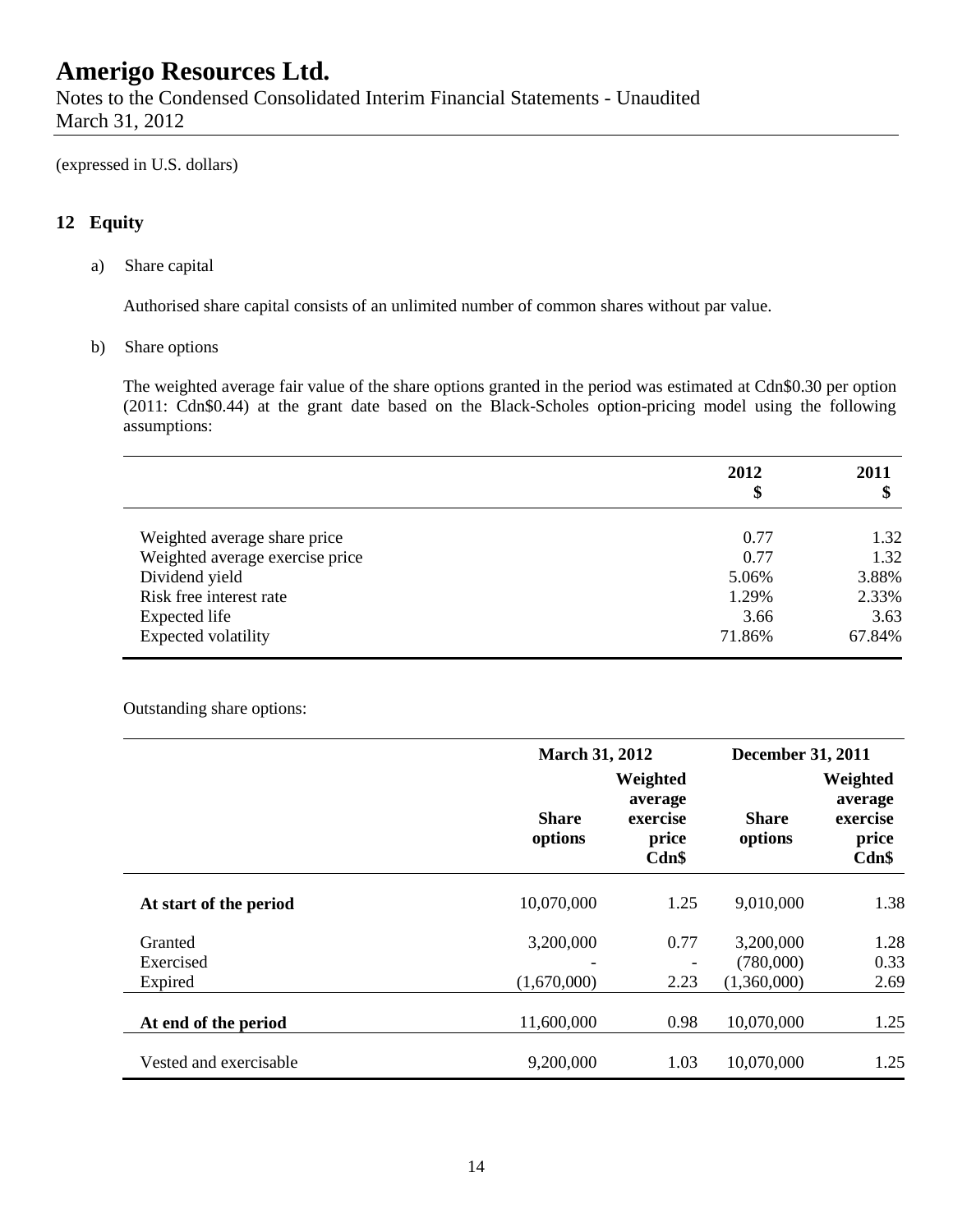Notes to the Condensed Consolidated Interim Financial Statements - Unaudited March 31, 2012

### (expressed in U.S. dollars)

Information relating to share options outstanding at March 31, 2012 is as follows:

| Outstanding<br>share options | <b>Vested share</b><br>options | Price range<br>Cdn\$ | Weighted<br>average<br>exercise price<br>on<br>outstanding<br>options<br>Cdn\$ | Weighted<br>average<br>exercise price<br>on vested<br>options<br>\$ | Weighted<br>average<br>remaining<br>life<br>of<br>outstanding<br>options<br>(months) |
|------------------------------|--------------------------------|----------------------|--------------------------------------------------------------------------------|---------------------------------------------------------------------|--------------------------------------------------------------------------------------|
| 1,000,000                    | 1,000,000                      | $0.31 - 0.69$        | 0.35                                                                           | 0.35                                                                | 2.05                                                                                 |
| 3,165,000                    | 3,165,000                      | $0.70 - 0.74$        | 0.70                                                                           | 0.70                                                                | 2.92                                                                                 |
| 3,200,000                    | 800,000                        | $0.75 - 0.95$        | 0.77                                                                           | 0.77                                                                | 4.93                                                                                 |
| 3,200,000                    | 3,200,000                      | $0.96 - 1.73$        | 1.28                                                                           | 1.28                                                                | 3.96                                                                                 |
| 1,035,000                    | 1,035,000                      | 1.74-2.13            | 2.13                                                                           | 2.13                                                                | 0.97                                                                                 |
| 11,600,000                   | 9,200,000                      |                      | 0.98                                                                           | 1.03                                                                | 3.51                                                                                 |

Further information about share options is as follows:

|                                    | Quarter<br>ended<br>March 31,<br>2012<br>\$ | Quarter<br>ended<br>March 31,<br>2011 |
|------------------------------------|---------------------------------------------|---------------------------------------|
| Total compensation cost recognized | 344,174                                     | 526,236                               |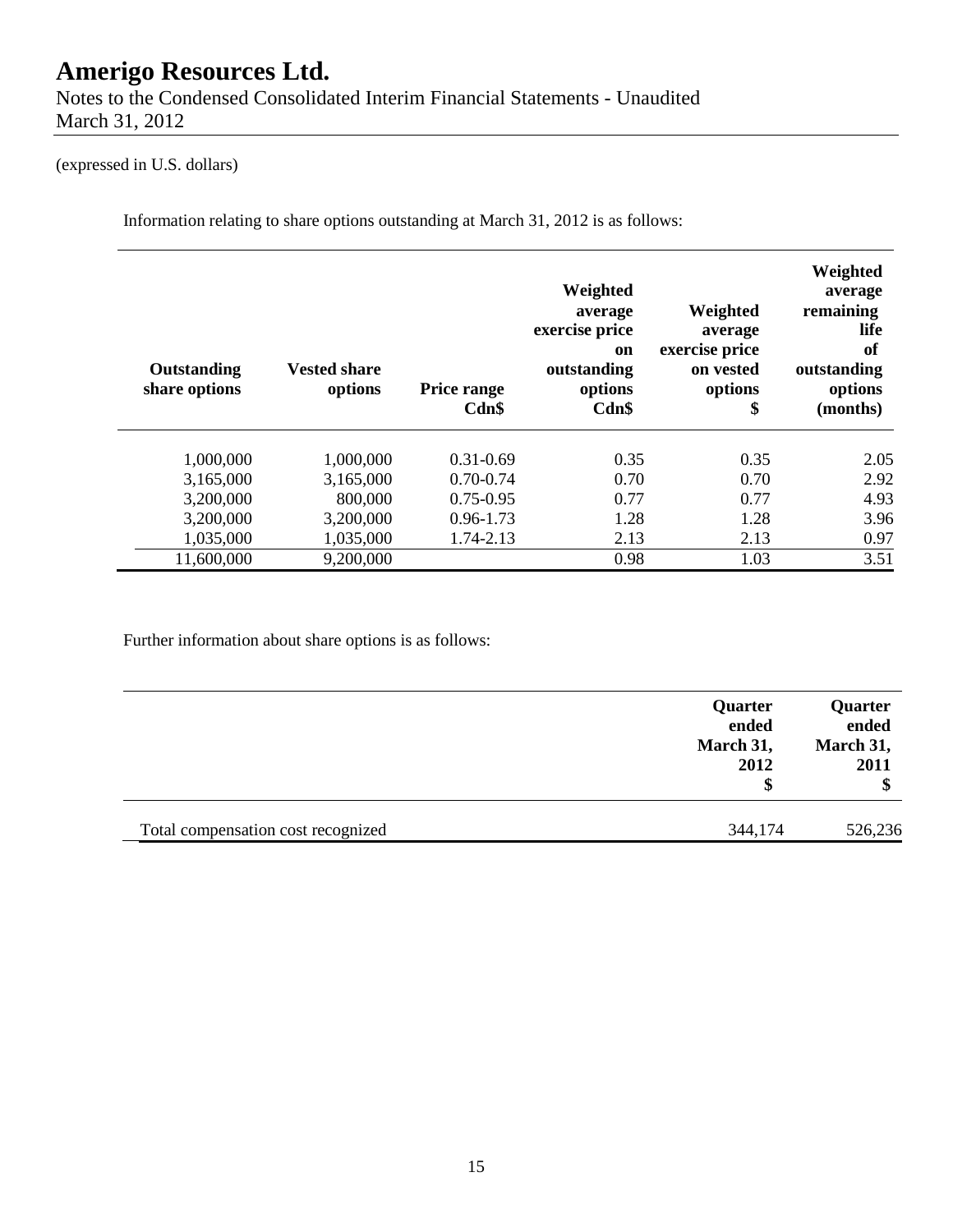Notes to the Condensed Consolidated Interim Financial Statements - Unaudited March 31, 2012

#### (expressed in U.S. dollars)

All option pricing models take into account, as a minimum, the following factors:

- a) The exercise price of the option;
- b) The life of the option;
- c) The current price of the underlying shares;
- d) The expected volatility of the share price;
- e) The dividends expected on the shares (if appropriate); and
- f) The risk-free interest rate for the life of the option.

#### c) Earnings per share

(i) Basic

Basic earnings per share are calculated by dividing the profit attributable to equity owners of the Company by the weighted average number of ordinary shares in issue during the period.

|                                           | March 31,<br>2012 | March 31,<br>2011 |
|-------------------------------------------|-------------------|-------------------|
| Profit for the period                     | 2,310,274         | 11,654,286        |
| Weighted average number of shares (000's) | 172,290,344       | 171,510,344       |
| Basic earnings per share                  | 0.01              | 0.07              |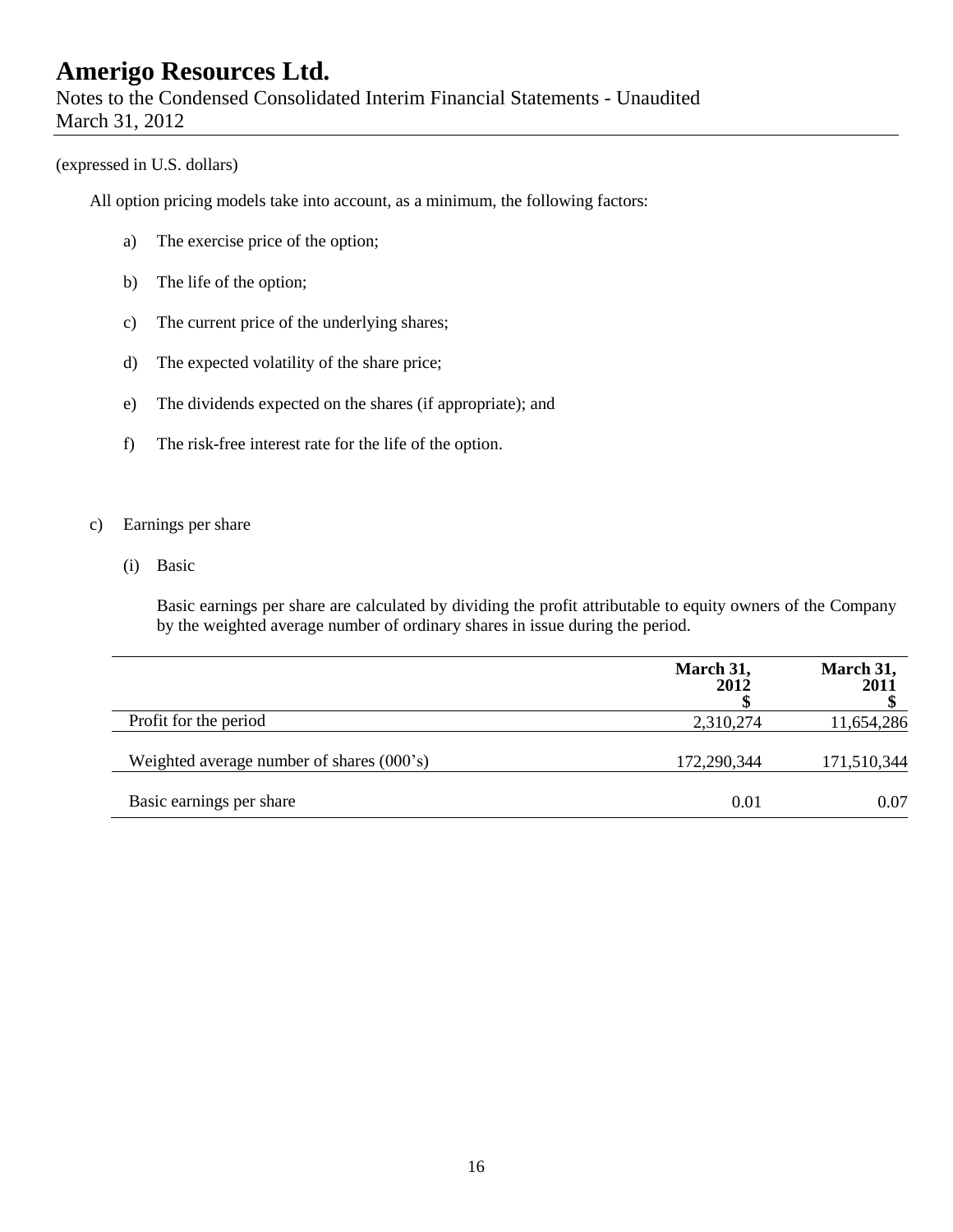Notes to the Condensed Consolidated Interim Financial Statements - Unaudited March 31, 2012

(expressed in U.S. dollars)

(ii) Diluted

Diluted earnings per share are calculated by adjusting the weighted average number of shares outstanding to assume conversion of all potentially dilutive shares. Potentially dilutive shares relate to the exercise of outstanding share purchase options.

|                                                                                       | March 31,<br>2012 | March 31,<br>2011<br>Φ |
|---------------------------------------------------------------------------------------|-------------------|------------------------|
| Profit for the period                                                                 | 2,310,274         | 11,654,286             |
| Weighted average number of ordinary shares in issue<br>Effect of dilutive securities: | 172,290,344       | 171,510,344            |
| Share options                                                                         | 6,283,125         | 2,449,569              |
| Weighted average diluted shares outstanding                                           | 178,573,469       | 173,959,913            |
| Diluted earnings per share                                                            | 0.01              | 0.07                   |

### **13 Segment information**

Operating segments are based on the reports reviewed by the board of directors that are used to make strategic decisions. The Company has one operating segment, the production of copper concentrates with the production of molybdenum concentrates as a by-product.

The geographic distribution of non-current assets is as follows:

|        |                        | Property, plant and equipment |                         | Other                    |
|--------|------------------------|-------------------------------|-------------------------|--------------------------|
|        | <b>March 31, 2012</b>  | <b>December 31, 2011</b>      | <b>March 31, 2012</b>   | <b>December 31, 2011</b> |
| Chile  | 150,275,657            | 138,250,167                   | 16,710,385              | 15,779,857               |
| Canada | 379,943<br>150,655,600 | 388,736<br>138,638,900        | 1,489,937<br>18,200,322 | 1,259,984<br>17,039,841  |

All of the Company's revenue originates from external customers in Chile.

The Company's sales to one customer represent 63% of reported revenue (2011: 93 %).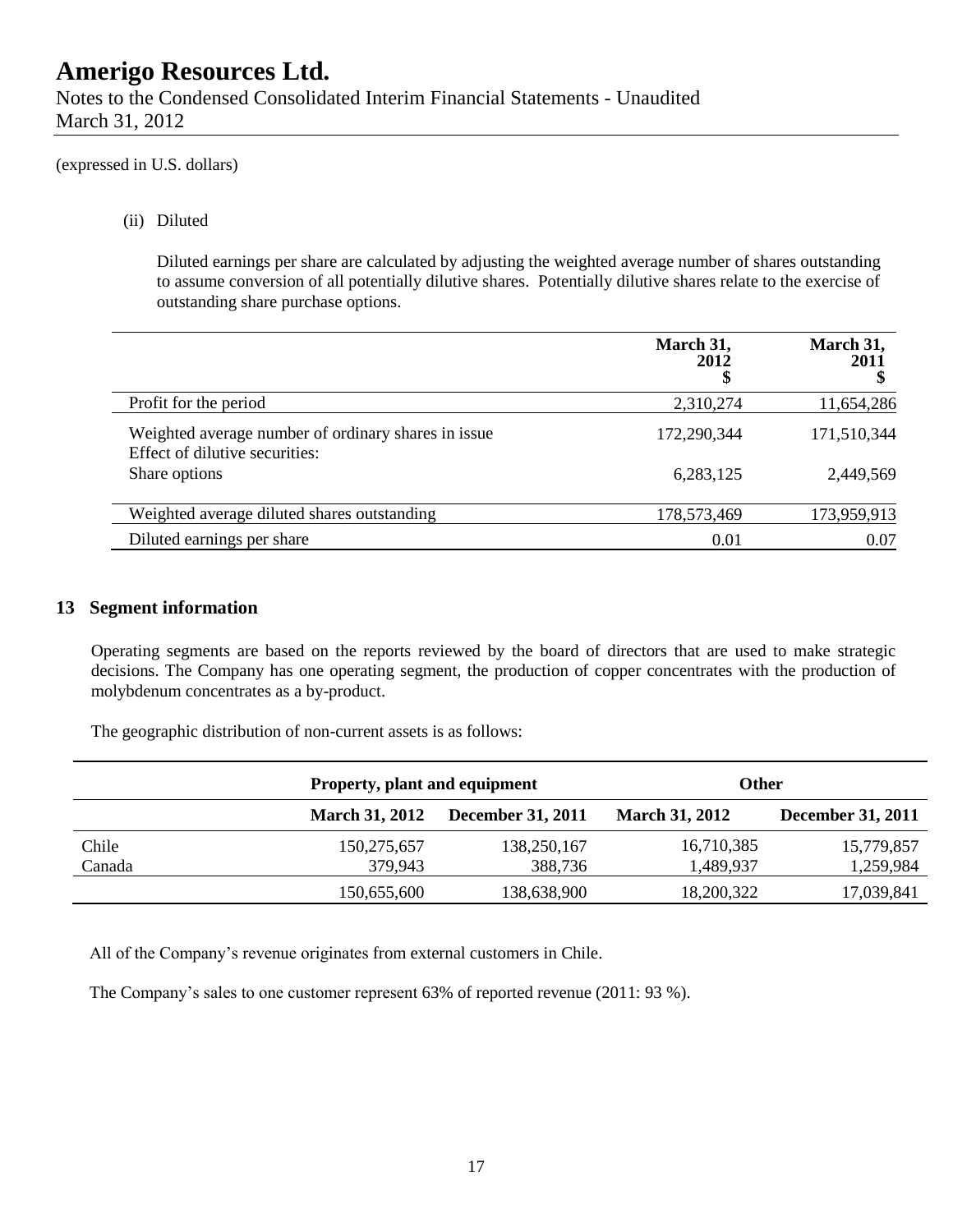Notes to the Condensed Consolidated Interim Financial Statements - Unaudited March 31, 2012

(expressed in U.S. dollars)

### **14 Cost of sales**

|                               | <b>Quarter</b><br>ended<br>March 31,<br>2012 | <b>Quarter</b><br>ended<br>March 31,<br>2011<br>\$ |
|-------------------------------|----------------------------------------------|----------------------------------------------------|
| Direct production costs       | 30,229,096                                   | 24,196,570                                         |
| El Teniente royalty           | 11,684,379                                   | 10,551,802                                         |
| Depreciation and amortization | 4,030,107                                    | 3,358,882                                          |
| Administration                | 1,105,655                                    | 915,096                                            |
| Transportation                | 318,074                                      | 371,077                                            |
| Total cost of sales           | 47,367,311                                   | 39,393,427                                         |

### **15 General and administration expenses**

|                                            | Quarter<br>ended<br>March 31,<br>2012 | <b>Quarter</b><br>ended<br>March 31,<br>2011<br>Φ |
|--------------------------------------------|---------------------------------------|---------------------------------------------------|
| Office and general expenses                | 461,225                               | 263,317                                           |
| Salaries, management and professional fees | 322,207                               | 362,938                                           |
| Share-based payments                       | 344,174                               | 526,236                                           |
| Royalties to related parties               | 222,918                               | 180,128                                           |
| Total general and administration           | 1,350,524                             | 1,332,619                                         |

### **16 Finance expense**

|                                            | Quarter<br>ended<br>March 31,<br>2012 | Quarter<br>ended<br>March 31,<br>2011 |
|--------------------------------------------|---------------------------------------|---------------------------------------|
| Interest charges                           | 129,150                               | 213,549                               |
| Interest rate swap – change in fair value  | (21, 024)                             | (1,497)                               |
| Asset retirement obligation accretion cost | 91,509                                | 111,519                               |
| Royalty accretion adjustment               | (314,798)                             | (135,053)                             |
| Total finance expense                      | (115, 163)                            | 188,518                               |